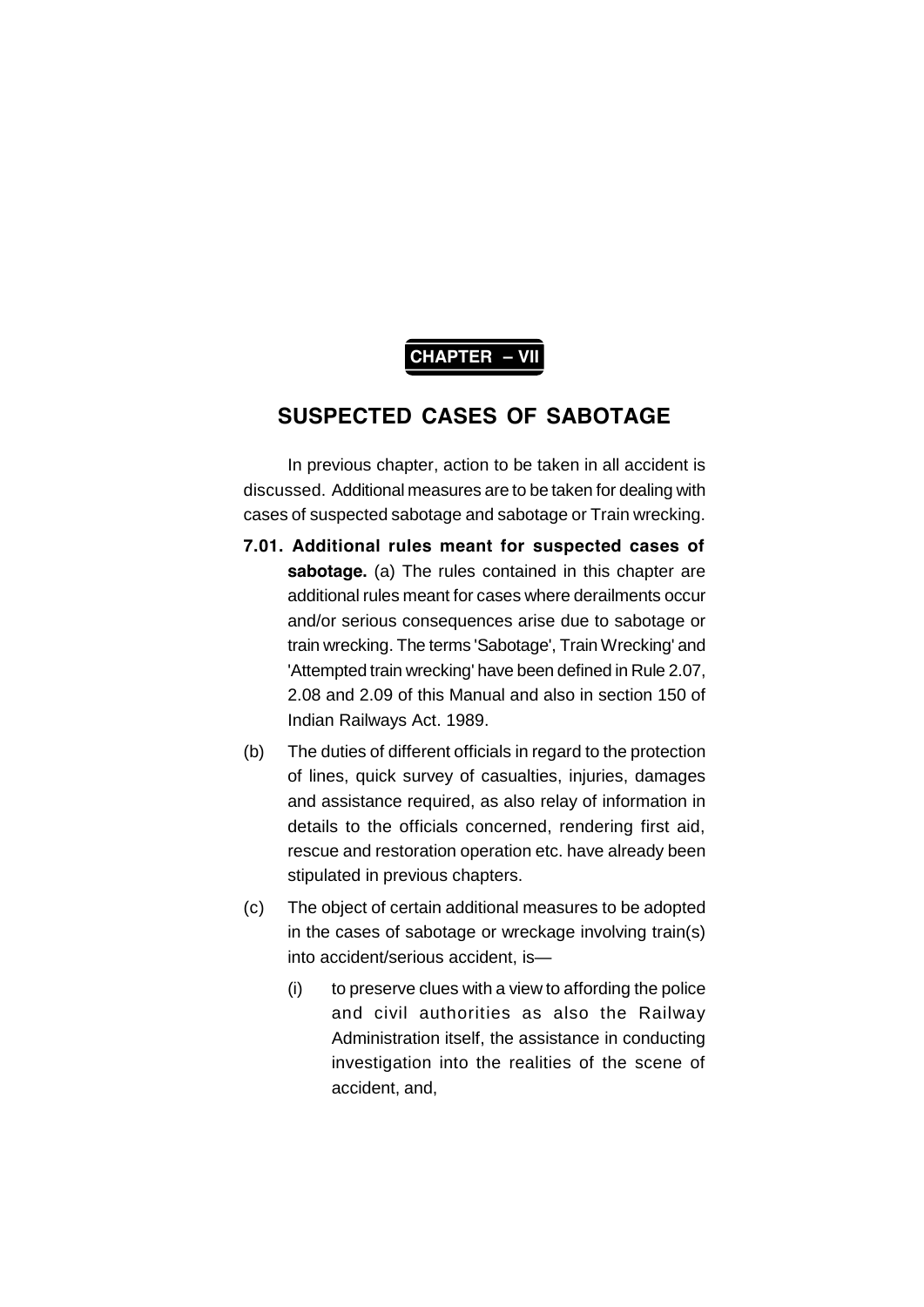- (ii) to facilitate in arriving at the real cause of accident.
- (d) The engine crew, the guard and any other railway staff on train that involved in an accident are the first available person who may observe the sign of sabotage, and secure all available clues undisturbed till the arrival of Railway's higher official as also the police and civil officials.

# **7.02. Duties of Guard, Engine crew and other Railway staff on the spot.—**

- (a) When a train is involved in an accident due to suspected sabotage, the guard and engine crew must ensure regarding their duties as contained in para 3.01 and 3.02 of this manual.
- (b) In addition to (a) above, the guard, engine crew and the other Railway staff should -
	- (i) Take a good care that no one including themselves touches or disturbs any fittings or parts of the track or vehicles etc. except in order to save human life, till the arrival of police/civil and senior Railway officials.
	- (ii) request the ticket checking staff or other Railway staff available on train and some of the responsible passengers to keep an eye on portions of the track etc. which appear to have been tampered with an instructions not to allow any person to disturb the actual available position of the fittings ;
	- (iii) make an immediate examination of the track at the site of accident in conjunction with two or three responsible passengers or few local public and keep a note of the clues which may be indicative of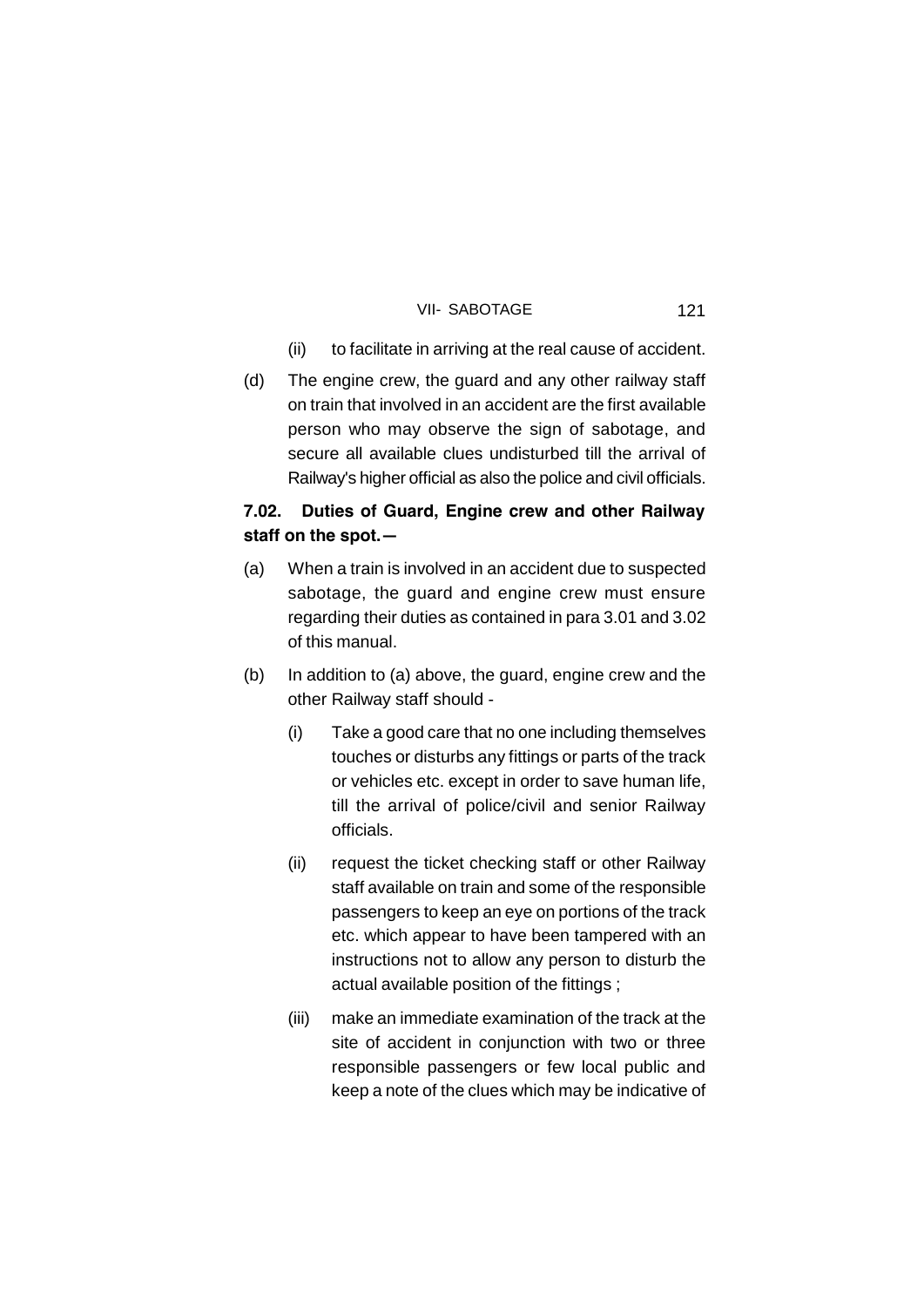the sabotage and accident. Such evidence should be shown to the other Railway staff available on train and to a few responsible passengers or members of the public and their statements obtained. A brief note of what was noticed should be drawn up which should be countersigned by the passenger or public in question with their addresses.

(iv) draw a sketch also, if possible.

# **7.03. Information to the civil and police officials, their attendance and police clearance.—**

- (a) In the cases of train(s) involved in accident due to sabotage the railway officials concerned must take all necessary action to intimate the civil and police officials for their attendance. If necessary officials from nearest Forensic Science Laboratory can be called. (Forensic Science Laboratories exist over the jurisdiction of East Coast Railway are given at Appendix-17).
- (b) In the cases of attempted train wrecking, similar action as contained in sub-para (a) above shall also be taken in order to intimate the civil and police officials.
- (c) Permission of State Govt. or clearance of police is not required for rescue operations for the purpose of saving human lives which inter-alia may also involve handling/ shifting the rolling stock for extricating the trapped passengers. However, police clearance is required to start restoration work.

**NOTE** :- Even though the police/civil authorities have satisfied themselves and have given written permission for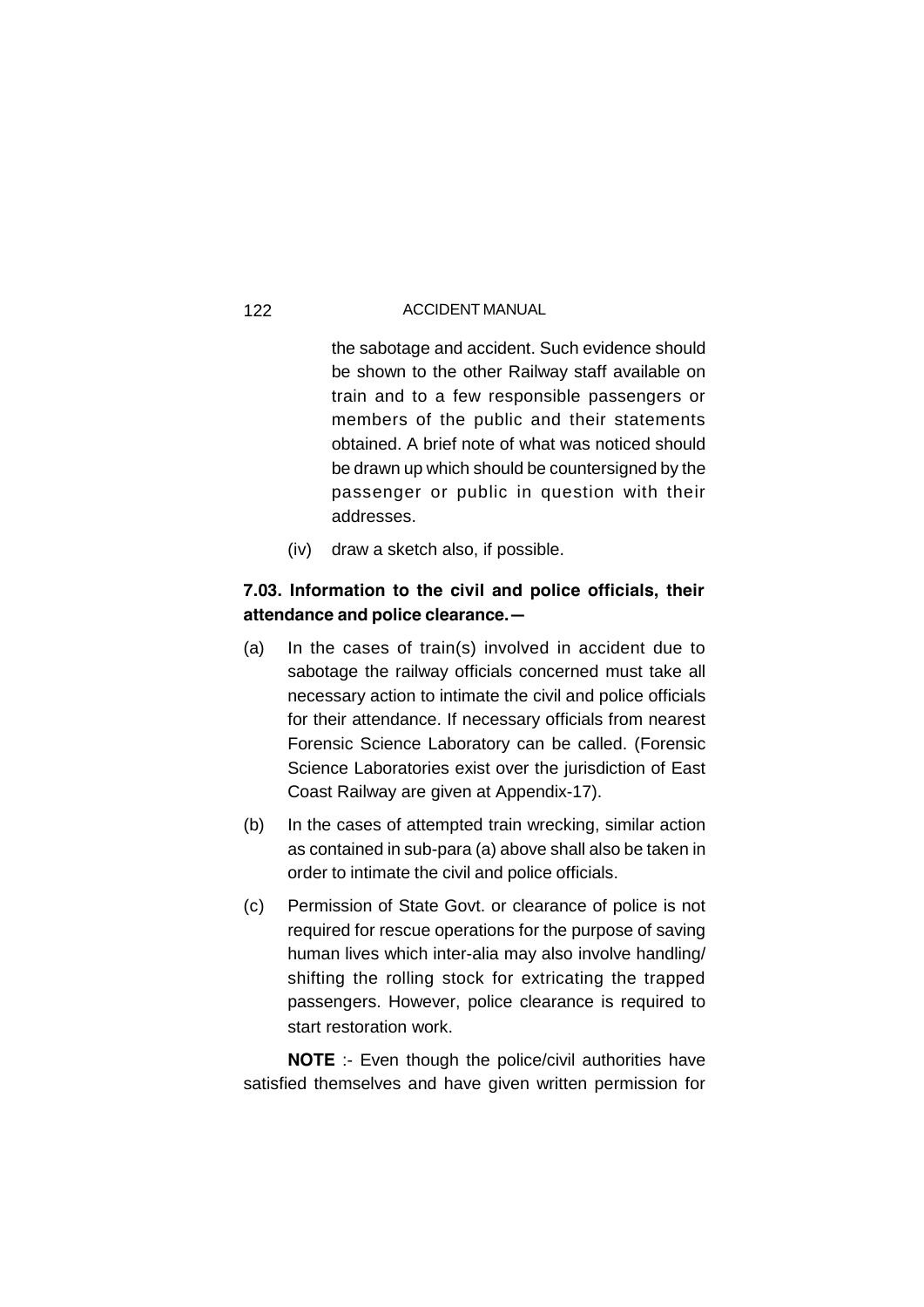restoration works, such permission will not absolve the Railway Officers from making detailed examination of the rolling stock and the track, etc, in question and maintaining a careful and accurate record of such examination.

### **7.04. Preservation of clues .—**

- (a) Instructions contained in para 6.14(i) of this manual should be rigidly followed by the officers or senior subordinates of any department who may happen to be present at the time of an accident taking place due to sabotage or train wrecking or who first arrives at the site of accident.
- (b) In addition to the action taken by the Guard, engine crew and other Railway Staff as soon as the civil, police and Railway higher officials arrived at the site of accident, action should be taken by the Railway Officials, not to allow any one to touch or disturb any fittings of permanent way and vehicles, etc. until joint examination has been completed, except in emergencies when it becomes necessary to act otherwise in order to save human life. The crew should also to keep a strong watch on the outsiders, and if they observe the movement of any person is suspicious, should question them and take steps to point out these person to police.
- (c) No coach(s) or wagon(s) on train(s) involved in an accident due to suspected case of sabotage should be disturbed until the joint examination has been completed. The undamaged coach(es) or wagon(s) may be drawn away with the written permission of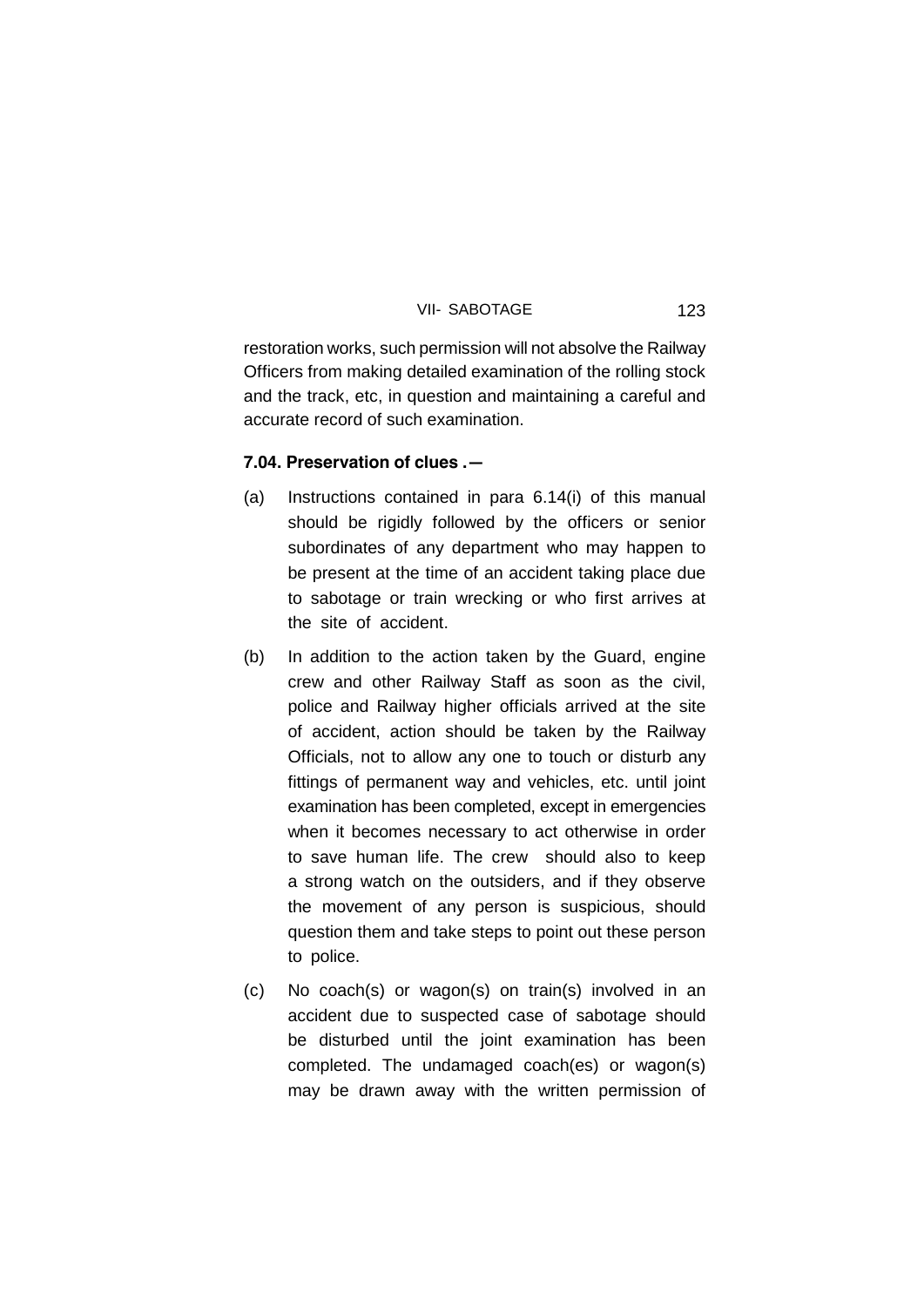Senior Police official present. It should, however, be clearly understood that these restrictions will not apply when it becomes necessary to act otherwise in order to save life.

# **7.05. Joint examination.—**

- (a) For the purpose of preservation of clues and ascertaining the actual cause of the accident suspected to have been due to sabotage, the Senior Railway and Civil/Police Officers should as far as possible work in the closest liasion and examine all the necessary items at the site of accident. In this connection, the stipulation contained in para 6.14 (ii) of this Manual shall be followed. The detail examination notes should be precisely worded specifying all the various features which come to notice.
- (b) The joint examination note as mentioned in sub-para (a) above should be signed by the Divisional Safety Officer, Divisional Engineer, Divisional Mechanical Engineer, Divisional Electrical Engineer as also the senior Civil / Police Officer.
- (c) While preparing the joint examination note, a particular comment should be made with regard to damages or/ and deficiencies which are likely to be the cause of the accident as to whether such a damage or deficiency appeared to be fresh or old, and the same should be shown to the senior police officer.

## (d) **Preparation of sketches -**

For the preparation of the sketches necessary arrangements should be made in consultation with the civil/police officials and rough sketches should be drawn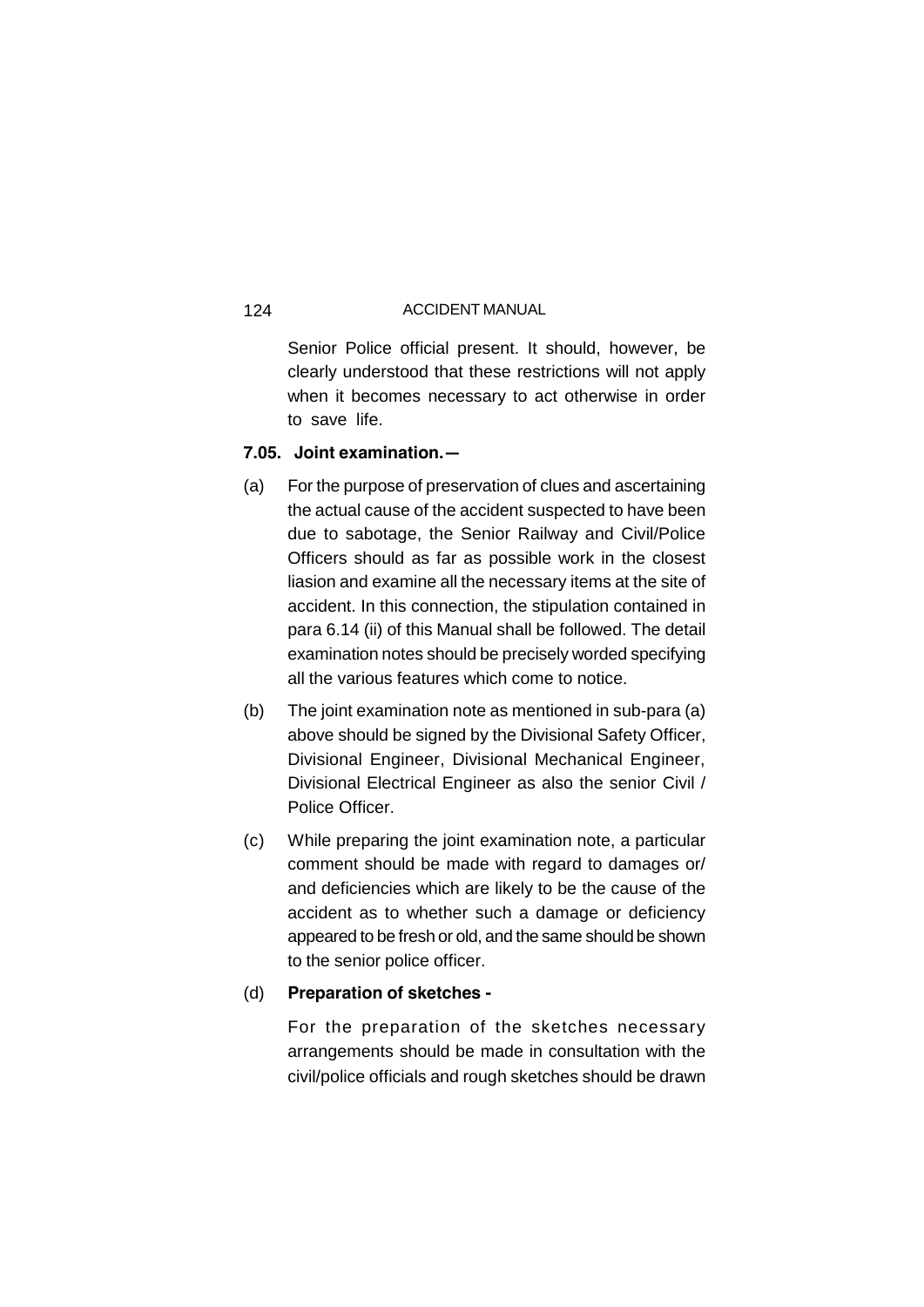on the spot showing all the measurements, damages and deficiencies etc. The sketches should be signed jointly by the officials as mentioned in sub-para (b) above. Before these sketches are finalised and signed, the Engineering Officer(s) present on the spot should personally check it and make sure that there is no mistake.

### **7.06 Inventory of gang tools —**

- (a) Except for one or two gangs which are required for rescue work, additional trackmen should not be called till the arrival of Engineering Officer at the site of accident. The trackmen proceeding to the site of accident for relief work should not carry any tools and they should concentrate on rescue work.
- (b) The tool boxes of all trackmen between the two stations concerned and at the adjacent stations, including those who are sent for relief work are to be taken inventory of by Civil Officers along with the Railway Officers of Engineering and Safety department. In the cases the trackmen are already in section with their tools in work, the said joint inventory should be taken at the site of work immediately.
- (c) In case of any deficiency in the tools, the engineering officer should initiate immediate enquiries in this regard on the spot in conjunction with the police. One copy of such inventory should be kept by each of the officers conducting the inventory.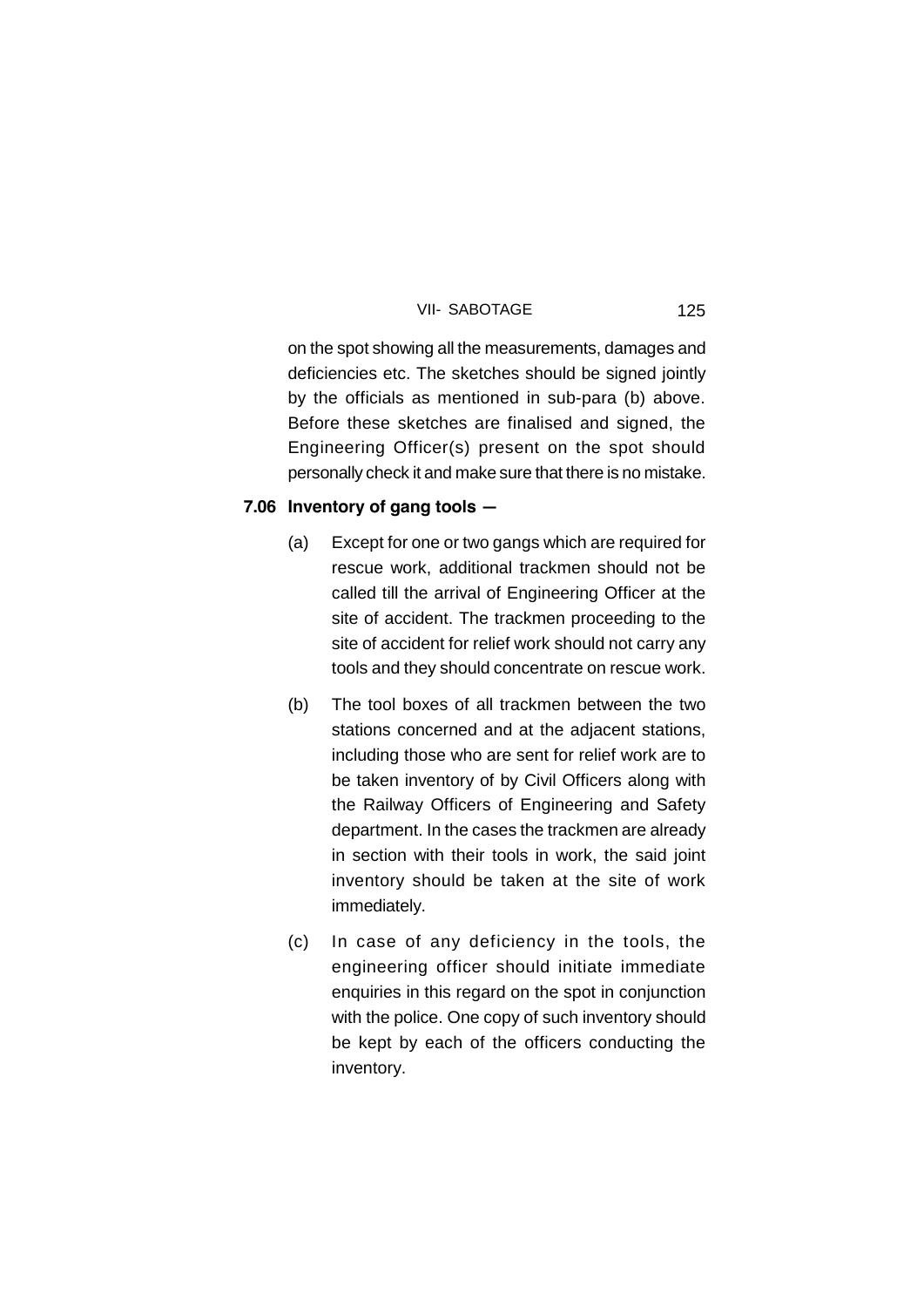- (d) The trackman proceeding to the site of accident shall not disturb or remove any rails, fish plates, fish bolts and other fittings within the area of accident and nearby till the joint examination has been completed and ordered by the Senior Police and Railway Officers. The Engineering Officers and Supervisors shall ensure this.
- (e) Crow bars and such tools which are likely to leave their imprint should not be used to remove and assemble the affected rails and sleepers, particularly those close to the locations where the track is suspected to have been introduced in the bolt holes to lever out or shift the rails; rail tongues may be used instead, so that the original condition of bolt holes as after the accident is not vitiated by super imposed marks of crow bar application.
- (f) In cases specially of suspected tampering with track, the dislodged components such as fishplates, fishbolts, nuts, etc. picked up from near the first point of discontinuity and elsewhere should be assigned suitable notations, preferably a point marked on them, before they are made over to police and/or photographed to enable their easy identification with reference to the locations at which found. The notation given to each component should also be mentioned in the joint inventory of fittings and in the field notes/ sketches to be signed by the police as well.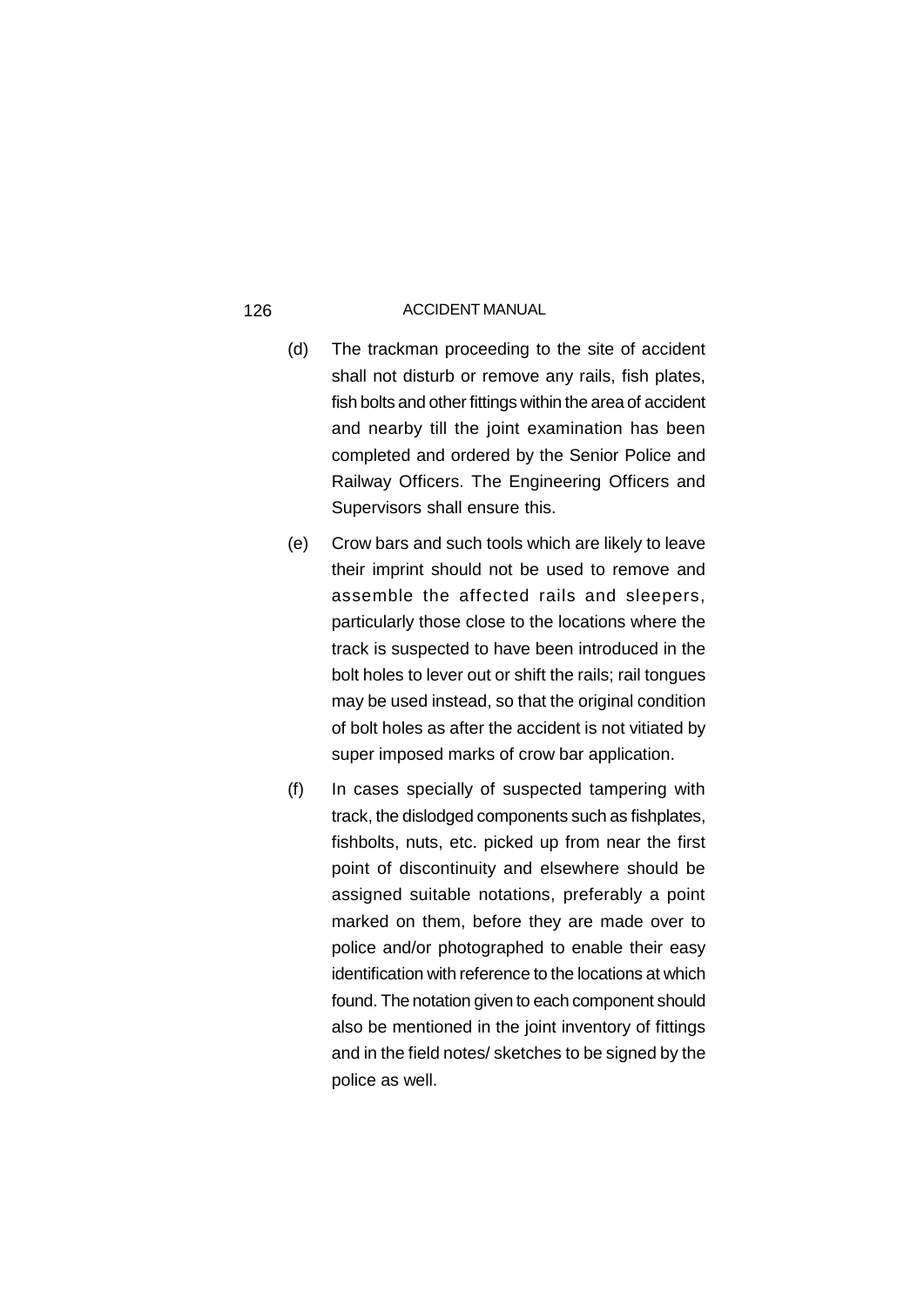### **7.07. Restoration of communications.—**

- (a) After complete examination has been made, and joint note and the sketches have been prepared, the police and civil officers have to give in writing that they have completed the inspection of site and no further check is required by them, the actual restoration work should be taken up.
- (b) Restoration, however, may not be started if it is expected that the Commissioner of Railway Safety or the General Manager or the Chief Engineer may have the benefit of personal examination of site undisturbed and is likely to reach the site within a reasonable time. Should it however be necessary in an emergency to expedite restoration work without waiting for any of these officers, telephonic permission should be obtained from the Chief Safety Officer in this regard. In short, the restoration operation must not be undertaken in such cases unless permission has been given by CRS/GM/ CE/CSO either at site or on phone.
- (c) It should, however, be clearly understood that for the purpose of rescue operation in order to save human life, the restriction contained in sub para (a) and (b) above will not apply.
- (d) In any individual case where circumstances compel the removal of debris, in part or whole, before the arrival of CRS/GM/CE/Police/ Civil authority at site for the purpose of rules at sub-para (b) and (c) above, a complete and detailed notes should be recorded by the seniormost Divisional Officer present at site, of the observations made